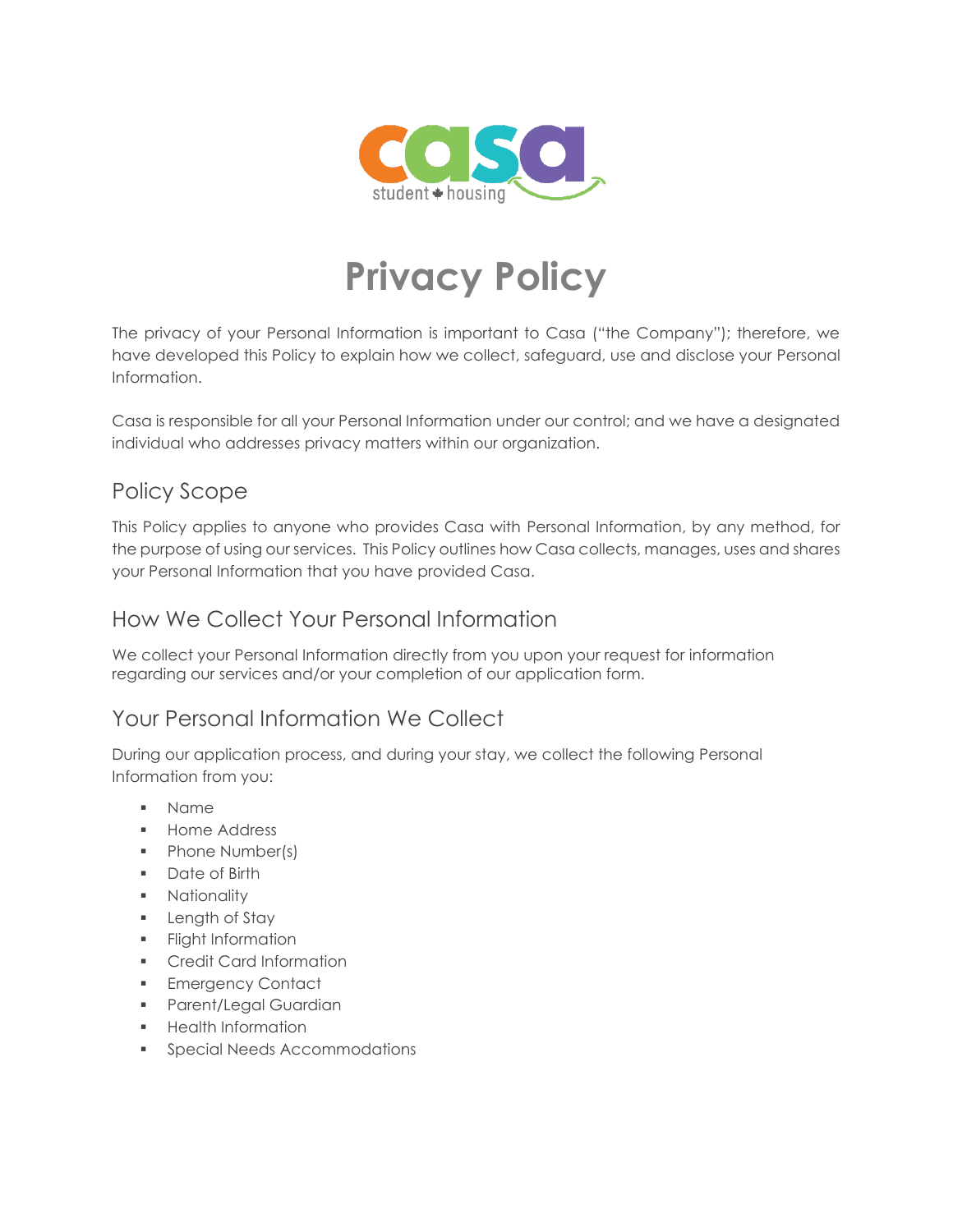Website visitors: We provide visitors to our website an opportunity to contact us by filling out an online form with the following information:

- Name
- **■** Email Address
- Message

Communicating with you: when you correspond with us either through email or texting platforms.

#### How Your Personal Information is Used

The Personal Information we collect from you is used for the following:

- to provide our services to you;
- **•** sending you confirmation emails;
- **•** processing payment; and
- **•** sending you a satisfaction survey.

# Asking for Your Consent & Sharing of your Information

We may collect, use and share your Personal Information as described in the Policy to service providers we have retained to provide our services to you and to the school you are attending as needed.

Furthermore, we will not collect any of your Personal Information without your knowledge and consent, and we will not use or share your Personal Information other than described in this Policy, except where permitted or required by applicable laws or regulatory requirements.

#### How We Protect Your Personal Information

Casa has put reasonable administrative and organizational measures in place to protect and safeguard your Personal Information from being lost, disclosed or accessed by unauthorized people. However, if you feel your Personal Information has been compromised, contact our designated person indicated under our *Inquiries, Concerns and Requests for Access* section of this Policy.

#### How We Keep Your Information Accurate

It is important for Casa to ensure the Personal Information we collect from you is accurate, up-todate and complete for the purpose for which it is being used. And upon your written request, Casa will provide you with access to your Personal Information.

#### Retention of Your Personal Information

We actively retain your Personal Information indefinitely.